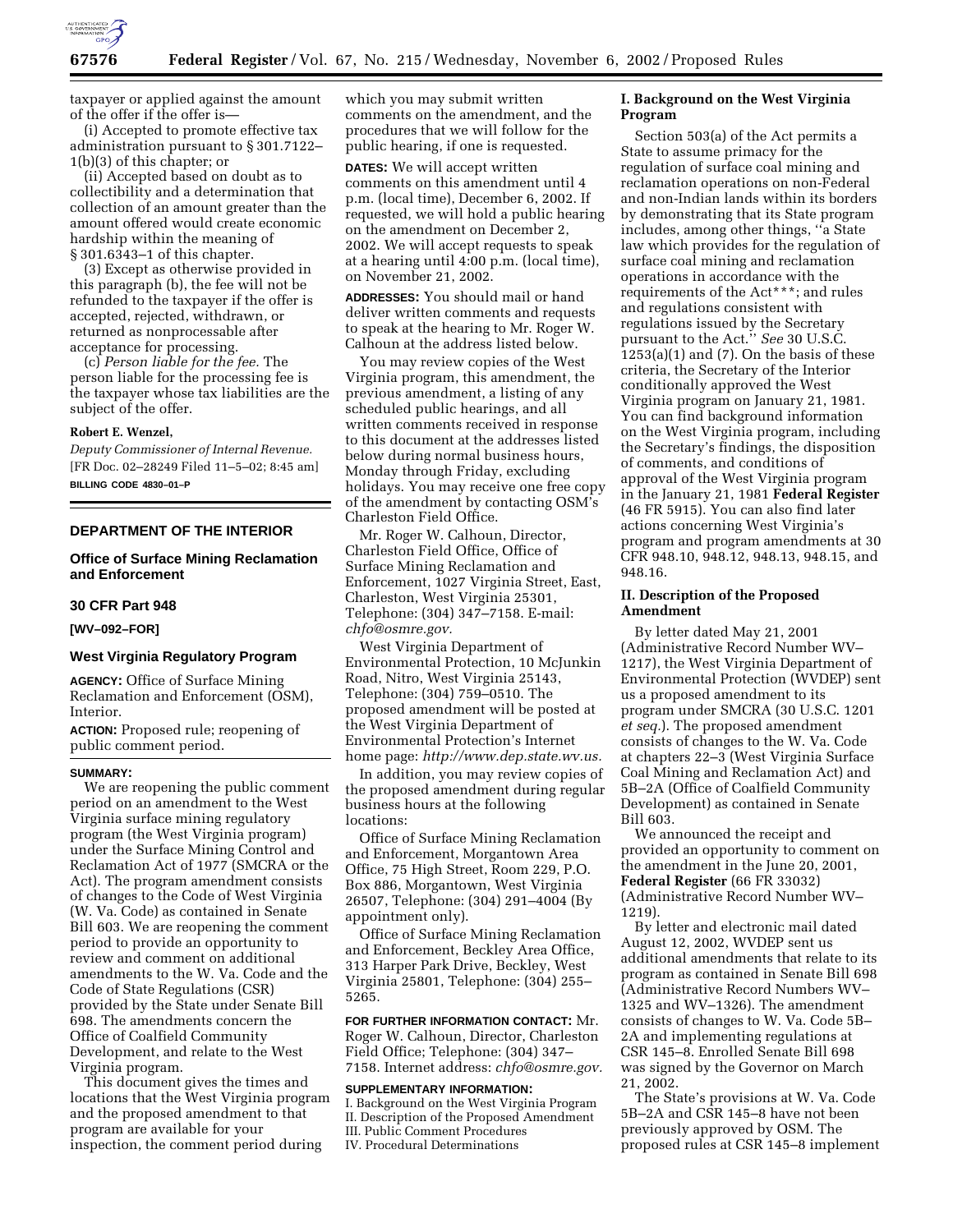and help clarify the statutory provisions at W. Va. Code 5B–2A. There are many cross-references in these provisions to the State's surface mining program at W. Va. Code 22–3. In general, the State's provisions at W. Va. Code 5B–2A and CSR 145–8 appear to be outside the scope of the State's surface coal mining regulatory program, and, as such, may not require our approval before the State can implement them. However, due to the many cross-references to the State's surface mining program in these provisions, the proposed provisions may modify the approved program in some ways. Therefore, we are asking for public comment on whether or not the proposed provisions submitted on August 12, 2002, and the earlier revisions submitted on May 21, 2001, modify the approved West Virginia program in any way, and whether or not such modifications render the West Virginia program less stringent than SMCRA or less effective than the Federal regulations.

The new statutory amendments are summarized below.

## *1. W. Va. Code 5B–2A. Office of Coalfield Community Development*

In general, State Senate Bill 698 deletes W. Va. Code section 5B–2A–7, which required the Office of Coalfield Community Development (Office) to develop coalfield community development statements, and deletes references to such impact statements in sections 5B–2A–5, 8, 9 and 12. W. Va. Code is also amended by adding a subsection (b), which authorizes the promulgation of emergency rules at CSR 145–8 to incorporate the revisions to W. Va. Code 5B–2A.

## 5B–2A–7. Coalfield Community Development Statement

Coalfield community development statement provisions are deleted in their entirety. This section required that the Office of Coalfield Community Development coordinate the development of a coalfield community development statement that, among other requirements, shall include an evaluation of the future of the community once mining operations are completed.

### 5B–2A–5. Powers and Duties

Paragraph 5B–2A–5(2), which authorized the office to establish a procedure for developing and implementing coalfield community development statements, is deleted. 5B–2A–8. Determining and Developing Needed Community Assets

Paragraph 5B–2A–8(a) is amended by deleting language that refers to the coalfield community development statement that was required by the deleted section 5B–2A–7. As amended, subsection 5B–2A–8(a) provides as follows:

The office shall determine the community assets that may be developed by the community, county or region to foster its viability when surface mining operations are completed.

Subsection 5B–2A–8(c) is amended by deleting a phrase that includes reference to the coalfield community development statement that was required by deleted section 5B–2A–7. As amended, subsection 5B–2A–8(c) provides that ''The operator shall be required to prepare and submit to the office the information set forth in this subsection as follows.''

Paragraph 5B–2A–8(d)(4), which referred to the determinations made during the development of the coalfield community development statement that was required by deleted section 5B–2A– 7, is deleted.

5B–2A–9. Securing Developable Land and Infrastructure

Subsection 5B–2A–9(a) is amended by deleting language that referred to the community development statement that was required by deleted section 5B–2A– 7. As amended, subsection 5B–2A–9(a) provides as follows:

(a) The office shall determine the land and infrastructure needs in the general area of the surface mining operations.

Subsection 5B–2A–9(c) is amended by deleting a reference to the coalfield community development statement that was required by deleted section 5B–2A– 7. As amended, 5B–2A–9(c) provides as follows:

(c) To assist the office the operator shall be required to prepare and submit to the office the information set forth in this subsection as follows:

Subsection 5B–2A–9(f) is amended by deleting a reference to the coalfield community development statement that was required by deleted section 5B–2A– 7. As amended, 5B–2A–9(f) provides as follows:

The office may secure developable land and infrastructure for a development office or county through the preparation of a master land use plan for inclusion into a reclamation plan prepared pursuant to the provisions of section ten, article three, chapter twenty-two of this code. No provision of this section may be construed to modify requirements of article three of said chapter. Participation in a master land use plan is voluntary.

### 5B–2A–12. Rulemaking

Paragraph 5B–2A–12(a)(2), which referred to the coalfield community development statement required by deleted section 5B–2A–7, is deleted.

Subsection 5B–2A–12(b) is new. This provision provides as follows:

The office is authorized to promulgate emergency rules, prior to the first day of July, two thousand two, to incorporate the revisions to this article enacted during the two thousand two regular legislative session.

The new regulatory revisions are summarized below.

*2. CSR 145–8. Community Development Assessment and Real Property Valuation Procedures for Office of Coalfield Community Development* 

#### 145–8–1. General

145–8–1.1. concerning Scope, is amended by deleting reference to coalfield community development statements and adding language concerning master land use plans. As amended, 145–8–1.1. provides as follows:

1.1. Scope. This rule establishes the procedure for the creation of community impact statements by operators, the process to develop coalfield community development procedures which include asset development goals and infrastructure needs, the criteria for the development of a master land use plan by local, county regional development or redevelopment authorities, and the procedure for establishing the value of property to assist property owners who desire to voluntarily sell their property to an operator.

### 145–8–2. Definitions

145–8–2.1. definition of ''Director'' means the director of the office. This definition formerly defined ''Chief.''

145–8–2.3. definition of ''Community Development Statement'' is amended by deleting the term ''statement'' from the title of this definition and replacing that word with the word ''Procedures.'' The definition is amended by deleting language related to the ''statement'' and adding language to read as follows:

2.3. Community Development Procedures—shall mean that the Office of Coalfield Community Development will incorporate and transfer community impact statement data with county governments and or economic development authorities as outlined by Section 5 of this rule.

145–8–2.5. definition of ''Division.'' This definition is amended by deleting the word ''division'' in two places and replacing those words with the term ''department.''

145–8–2.6. definition of ''Development Authority.'' This definition is new and provides that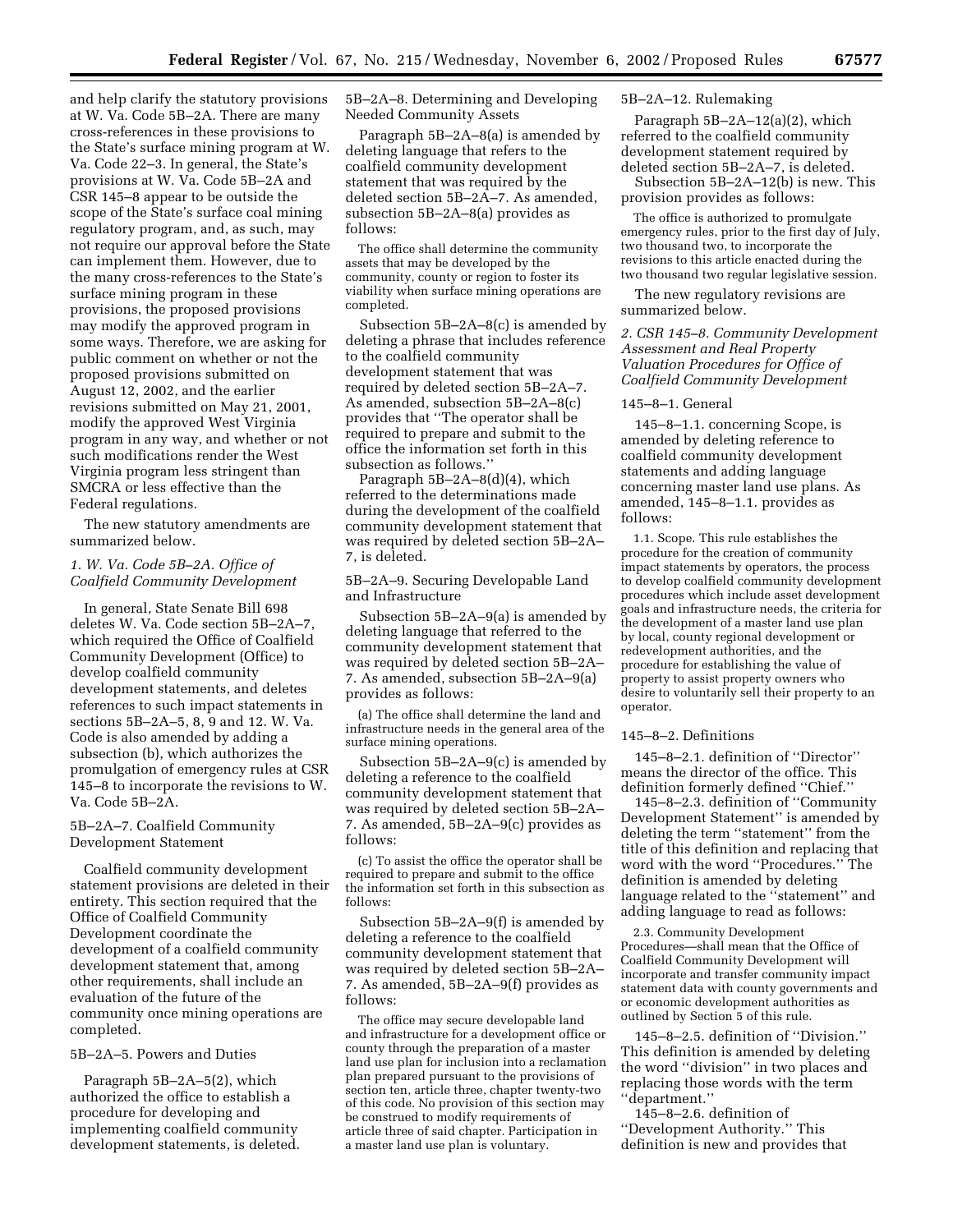''Development Authority shall mean the appropriate state, local, county or regional development or redevelopment authority.''

145–8–2.8. definition of ''Infrastructure Component Standards.'' This definition is new and provides as follows:

2.8. Infrastructure Component Standards shall mean those standards developed by a development authority which are to be applied to the infrastructure needs as determined by the development authority and as included in a master land use plan to ensure proper implementation of the plan. The standards shall be specific to each plan.

145–8–2.11. definition of ''Master Land Use Plan.'' This definition is new and provides as follows:

2.11. Master Land Use Plan—shall mean a plan which addresses current and prospective uses for land which in whole or in part is or has been covered by a surface mining permit and which contains all the information required by section 6 of this rule.

145–8–2.12. definition of ''Permit.'' This definition has been amended by adding a reference to W. Va. Code 22– 3–8. As amended, ''permit'' means a permit to conduct surface mining operations issued pursuant to W. Va. Code 22–3–8.

145–8–2.13. definition of ''Plan.'' This new definition provides that ''plan'' means ''a master land use plan as defined in subsection 2.11 of this rule.''

145–8–2.14. definition of ''Reclamation Plan.'' This new definition provides that ''reclamation plan'' means ''the reclamation plan established in W. Va. Code 22–3–10.''

145–8–4. Community Impact Statement

145–8–4.2. has been amended by clarifying existing language and adding new language concerning when a community impact statement shall be filed. As amended, this provision is as follows:

4.2. For permits granted after June 11, 1999, a community impact statement shall also be filed by the operator within 90 days after the permit application is deemed by the department to be administratively complete, and within 90 days after the first five year incremental renewal date for all permits issued prior to June 11, 1999.

### 145–8–5. Coalfield Community Development Procedures

The title of this section is amended by deleting the word ''Statement'' and adding, in its place, the word ''Procedures.''

145–8–5.1. is amended by deleting a reference to a coalfield community development statement and adding language concerning a community

impact statement. As amended, this provision is as follows:

The office shall coordinate and share information outlined in the community impact statement with the county development authority when an operator applies for any permit with the department.

145–8–5.1.a. is deleted and concerned the development of a coalfield community development statement when multiple permit applications are applied for in a county or contiguous area of an adjacent county.

145–8–5.1.b. is deleted and concerned dividing a coalfield community development statement into smaller areas if it was impracticable to make a countywide statement.

145–8–5.2. is amended by deleting language concerning a coalfield community development statement and adding language requiring an operator to provide notice of its intent to mine. As amended this provision is as follows:

5.2. Within 30 days after the community impact statement from the operator applying for the permit is filed with the office, the operator shall distribute notice that property is intended to be mined by the operator applying for the permit.

145–8–5.2.a. is deleted and concerned providing notice to owners of interest in the property intended to be mined.

 $145-\overline{8}-5.3$ .a. is amended by deleting a reference to the coalfield community development statement and adding the phrase ''of the proposed mining activity.'' As amended, this provision is as follows:

5.3. Within 30 days after the community impact statement from the operator applying for the permit is filed with the office, the operator shall notify individuals and business owners and operators in the affected communities of the proposed mining activity.

145–8–5.4. is amended by deleting reference to the Office of Coalfield Community Development and the coalfield community development statement. As amended, this provision is as follows:

5.4. A notice provided by the operator to affected persons and entities about coalfield community development shall contain the following information:

145–8–5.4.d. is amended by deleting language concerning preparing an initial community development statement or modifying an existing statement by the Office of Coalfield Community Development. As amended, the provision is as follows:

5.4.d. The notice shall inform its recipients that the office invites persons and entities in areas affected by the anticipated surface mining operations to submit written comments and other documentation to the chief [director] within 30 days after the date

of the notice about how their communities are anticipated to be affected by the planned surface mining operations and the intended postmining land use; and

145–8–5.4.e. is amended by deleting language concerning a draft or modified community development statement and language concerning the issuance of the draft or modified community development statement. As amended, this provision is as follows:

5.4.e. The notice shall inform its recipients that the community impact statements for the planned surface mining operations were filed within 180 days from the date of the notice, and that persons and entities in the affected communities shall have 30 days after the date to submit written comments to the director.

145–8–5.5. is amended by deleting language concerning a public meeting concerning the draft or modified community development statement. In addition, language is added that requires the office to deliver public comments to the development authority and assist in incorporating the community impact statement into the land use master plan. As amended, this provision is as follows:

5.5. After the close of the public comment period, the office will deliver public comments to the development authority and assist in the incorporating of the community impact statement into the land use master plan.

145–8–5.6. is amended by deleting a requirement that the Office of Coalfield Community Development shall determine what shall be contained in the coalfield community development statement. Language is added that requires the office to coordinate and transfer information to development authorities in the affected county. As amended, the provision is as follows:

5.6. The office shall coordinate and transfer information, findings and recommendations to development authorities in the county affected.

145–8–5.6.c.4. is amended by deleting the word ''statement'' and adding in its place the word ''procedures.''

145–8–5.6.d. is amended by deleting the word ''statement'' and adding in its place the word ''procedures.'' In addition, the word ''determine'' is deleted and replaced by the word ''recommended.'' As amended this provision is as follows:

5.6.d. As part of the coalfield community development procedures, the office shall recommend the land and infrastructure needs in the county or counties in which the surface mining operations are being conducted, or any adjacent county.

145–8–5.7. is deleted, and required that the community development statement be completed within 180 days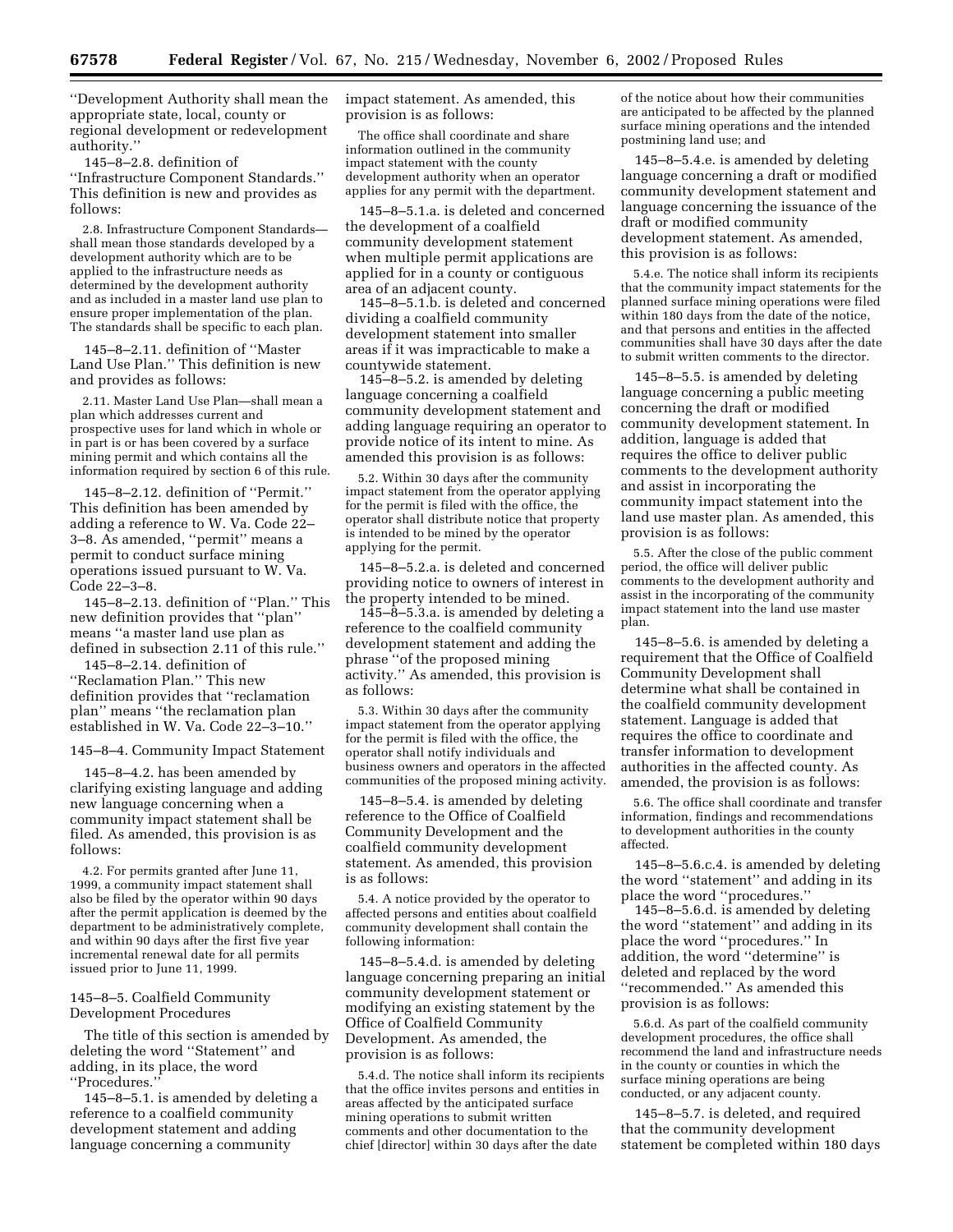following the public meeting or issuance of a surface mining permit.

145–8–5.8. is renumbered as 5.7. and amended by deleting references to the community development statement.

145–8–5.9. is deleted and concerned the requirement that the office prepare an action report as part of the coalfield community development statement.

### 145.8.6. Master Land Use Plans

This section is new and provides as follows:

6.1. A master land use plan may be prepared by a development authority. If requested by a development authority, the office may assist in the preparation of a master land use plan.

6.2. A development authority must determine land and infrastructure needs within its jurisdiction as necessary in conjunction with its preparation of a master land use plan.

6.2.a. In making a determination of the land and infrastructure needs in its jurisdiction, the development authority shall evaluate at least the considerations set forth in subsection 5.6.e. of this rule. A development authority may satisfy this requirement by incorporating all or part of the determination of land and infrastructure needs of an area reflected in a community development statement [procedures] prepared in accordance with section 5 of this rule.

6.3. For any infrastructure needs identified by the development authority, consistent with the current and prospective uses described in the master land use plan, infrastructure component standards shall also be developed.

6.3.a. The infrastructure component standards developed by a development authority shall be approved by the appropriate county commission or commissions before such standards can be included in a master land use plan.

6.3.b. Before approving the infrastructure component standards, the county commission or commissions shall give notice to the public and provide a 30-day comment period.

6.4. Once a master land use plan has been prepared, the office shall review the plan. This review shall include an evaluation of the plan's impact on the development of economic and community assets and conformance with this rule.

6.5. A master land use plan shall be sufficiently complete to indicate its relationship to definite objectives of the development authority as to appropriate land uses and shall include at least the following:

6.5.a. The boundary of the area encompassed by the plan with a map showing the existing uses and conditions of the real property and any infrastructure components therein;

6.5.b. A land use plan showing the proposed uses of the area;

6.5.c. A statement of the proposed changes, if any, in zoning ordinances or maps, street and highway layouts, building codes and ordinances;

6.5.d. A site plan of the area; 6.5.e. A statement as to the kinds and number of additional public facilities or utilities which will be required to support the new land uses in the area after development;

6.5.f. A statement of the land and infrastructure needs as determined pursuant to subsection 6.2 of this rule which shall include a statement of infrastructure component standards; and

6.5.g. Any community impact statements and/or community development statements which may have been prepared and which e[a]ffect any property within the boundaries of the master land use plan.

6.6. An operator may include, in a surface mining permit application, a master land use plan which addresses postmining land uses in the reclamation plan developed pursuant to W. Va. Code 22–3–10. An operator may amend a reclamation plan approved but not implemented or a reclamation plan pending approval by including a master land use plan.

6.6.a. Any modifications in the postmining land use during mining must be made in accordance with 38 CFR 2–7.3.a. and 3.28.

6.7. The master land use plan must be approved by the department as part of the operator's reclamation plan before the master land use plan may be implemented.

### **III. Public Comment Procedures**

Under the provisions of 30 CFR 732.17(h), we are seeking your comments on whether the amendment satisfies the applicable program approval criteria of 30 CFR 732.15. If we approve the amendment, it will become part of the State program.

#### *Written Comments*

Send your written or electric comments to OSM at the address given above. Your written comments should be specific, pertain only to the issues proposed in this rulemaking, and include explanations in support of your recommendations. We will not consider or respond to your comments when developing the final rule if they are received after the close of the comment period (*see* **DATES**). We will make every attempt to log all comments into the administrative record, but comments delivered to an address other than the Charleston Field Office may not be logged in.

### *Electronic Comments*

Please submit Internet comments as an ASCII or Word file avoiding the use of special characters and any form of encryption. Please also include ''Attn: SPATS No. WV–092–FOR'' and your name and return address in your Internet message. If you do not receive a confirmation that we have received your Internet message, contact the Charleston Field Office at (304) 347– 7158.

#### *Availability of Comments*

We will make comments, including names and addresses of respondents, available for public review during normal business hours. We will not consider anonymous comments. If individual respondents request confidentiality, we will honor their request to the extent allowable by law. Individual respondents who wish to withhold their name or address from public review, except for the city or town, must state this prominently at the beginning of their comments. We will make all submissions from organizations or businesses, and from individuals identifying themselves as representatives or officials of organizations or businesses, available for public review in their entirety.

## *Public Hearing*

If you wish to speak at the public hearing, contact the person listed under **FOR FURTHER INFORMATION CONTACT** by 4 p.m. (local time), on December 6, 2002. If you are disabled and need special accommodations to attend a public hearing, contact the person listed under **FOR FURTHER INFORMATION CONTACT.** We will arrange the location and time of the hearing with those persons requesting the hearing. If no one requests an opportunity to speak, we will not hold a hearing.

To assist the transcriber and ensure an accurate record, we request, if possible, that each person who speaks at the public hearing provide us with a written copy of his or her comments. The public hearing will continue on the specified date until everyone scheduled to speak has been given an opportunity to be heard. If you are in the audience and have not been scheduled to speak and wish to do so, you will be allowed to speak after those who have been scheduled. We will end the hearing after everyone scheduled to speak and others present in the audience who wish to speak, have been heard.

#### *Public Meeting*

If only one person requests an opportunity to speak, we may hold a public meeting rather than a public hearing. If you wish to meet with us to discuss the amendment, please request a meeting by contacting the person listed under **FOR FURTHER INFORMATION CONTACT.** All such meetings are open to the public and, if possible, we will post notices of meetings at the locations listed under **ADDRESSES.**'' We will make a written summary of each meeting a part of the administrative record.